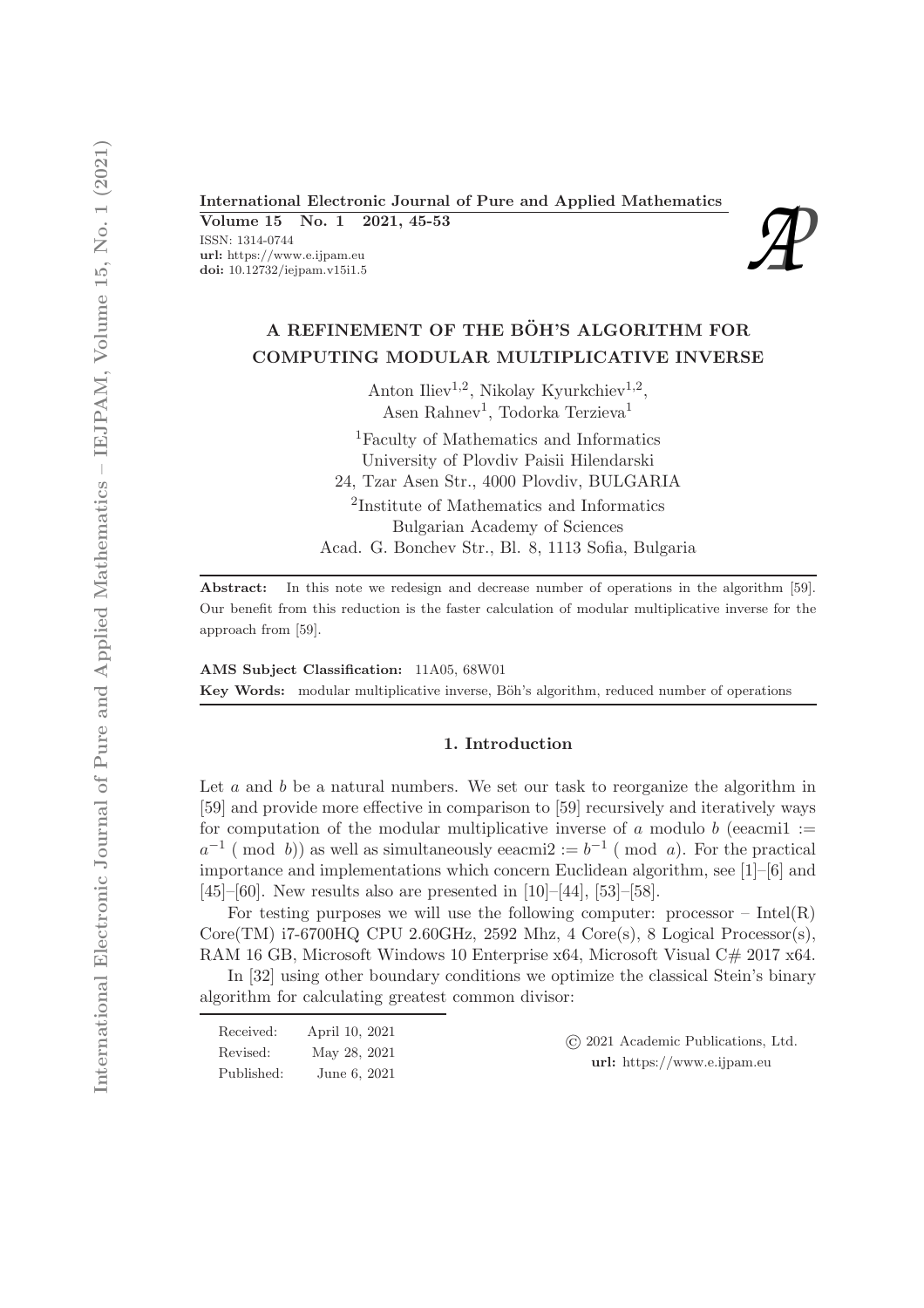$k = 0$ ; j = 0; while  $((a \& 1) == 0) \{ a \}>=1; j++)$ ; while  $((b \& 1) == 0) \{ b \}>=1; k++, \}$ if  $(j < k)$  min = j; else min = k; while  $(a != b)$ if  $(a > b) \{ a -b;$ do a  $>>= 1$ ; while  $((a \& 1) == 0)$ ; } else  $\{ b == a;$ do b  $\gg$  = 1; while  $((b \& 1) == 0);$  $gcd = a \lt\lt = min;$ 

The approach in [32] keen us to develop series of effective algorithms in [33]–[44].

# 2. Main Results.

Based on results in [59] we propose the following optimized iterative

# Algorithm 1.

```
if ((a \& 1) == 0 \& (b \& 1) == 0) eeacmil = eeacmil = 0;
else
{
a0 = a; b0 = b; iter = 0;
x1 = 1; x2 = 0; y1 = 0; y2 = 1;
while ((a \& 1) == 0){ iter++; a \gg 1; y1 \ll 1; y2 \ll 1; }
while ((b \& 1) == 0){ iter++; b >>= 1; x1 <<= 1; x2 <<= 1; }
while (a != b)if (a < b){
b -= a; y1 += x1; y2 += x2;
do
{ iter++; b >>= 1; x1 <<= 1; x2 <<= 1; }
while ((b \& 1) == 0);}
else
{
a = b; x1 + y1; x2 + y2;
do
{ iter++; a >>= 1; y1 <<= 1; y2 <<= 1; }
while ((a \& 1) == 0);
```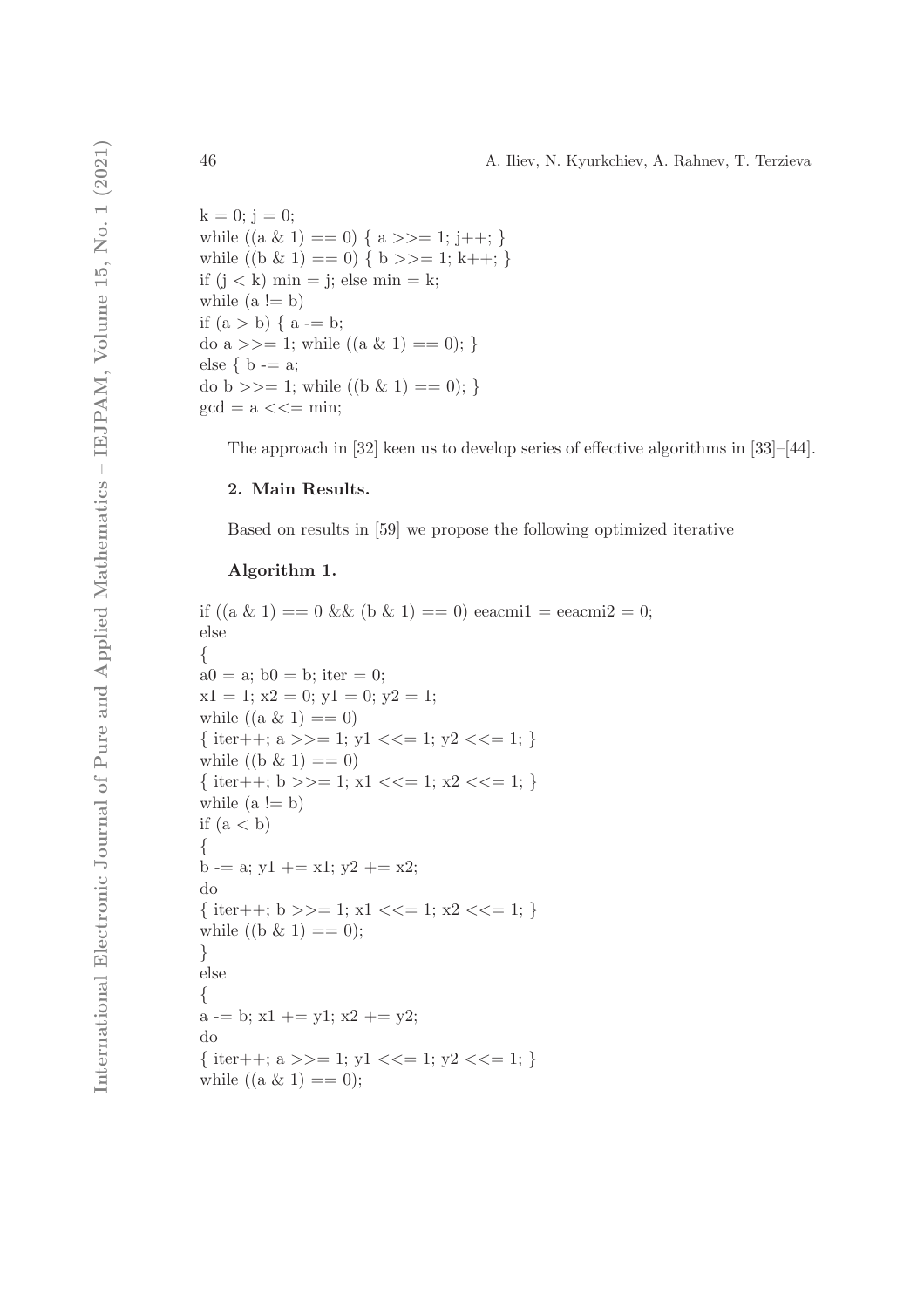} if  $(b > 1)$  eeacmi $1 =$  eeacmi $2 = 0$ ; else { while (iter  $> 0$ ) { if  $((y1 \& 1) == 1 \parallel (y2 \& 1) == 1) \{ y1 += b0; y2 += a0; \}$ iter--;  $y1 \gg 1$ ;  $y2 \gg 1$ ; } while  $(y1 > 0)$  y1 -= b0; while  $(-b0 \gt= y1)$  y1 += b0; eeacmi1 = -y1; while  $(y2 < 0)$   $y2 + a0$ ; while  $(y2 > a0)$   $y2 - a0$ ; eeacmi $2 = y2$ ; }}

and its recursive version as

## Algorithm 2.

static long Euclid(long a, long b, ref long x, ref long y, ref long iter, long x1, long x2, long y1, long y2) { if  $((a \& 1) == 0)$ { iter++; return Euclid(a >> 1, b, ref x, ref y, ref iter, x1, x2, y1 << 1, y2 << 1); } if  $((b \& 1) == 0)$ { iter++; return Euclid(a, b >> 1, ref x, ref y, ref iter, x1 << 1, x2 << 1, y1, y2); } if  $(a == b) \{ x = y1; y = y2; return a; \}$ else if  $(a > b)$ return Euclid(a - b, b, ref x, ref y, ref iter,  $x1 + y1$ ,  $x2 + y2$ ,  $y1$ ,  $y2$ ); else return Euclid(a, b - a, ref x, ref y, ref iter, x1, x2, y1 + x1, y2 + x2); } and its calling:

if  $((a \& 1) == 0 \& 0 \& 1) == 0$  eeacmil = eeacmil = 0;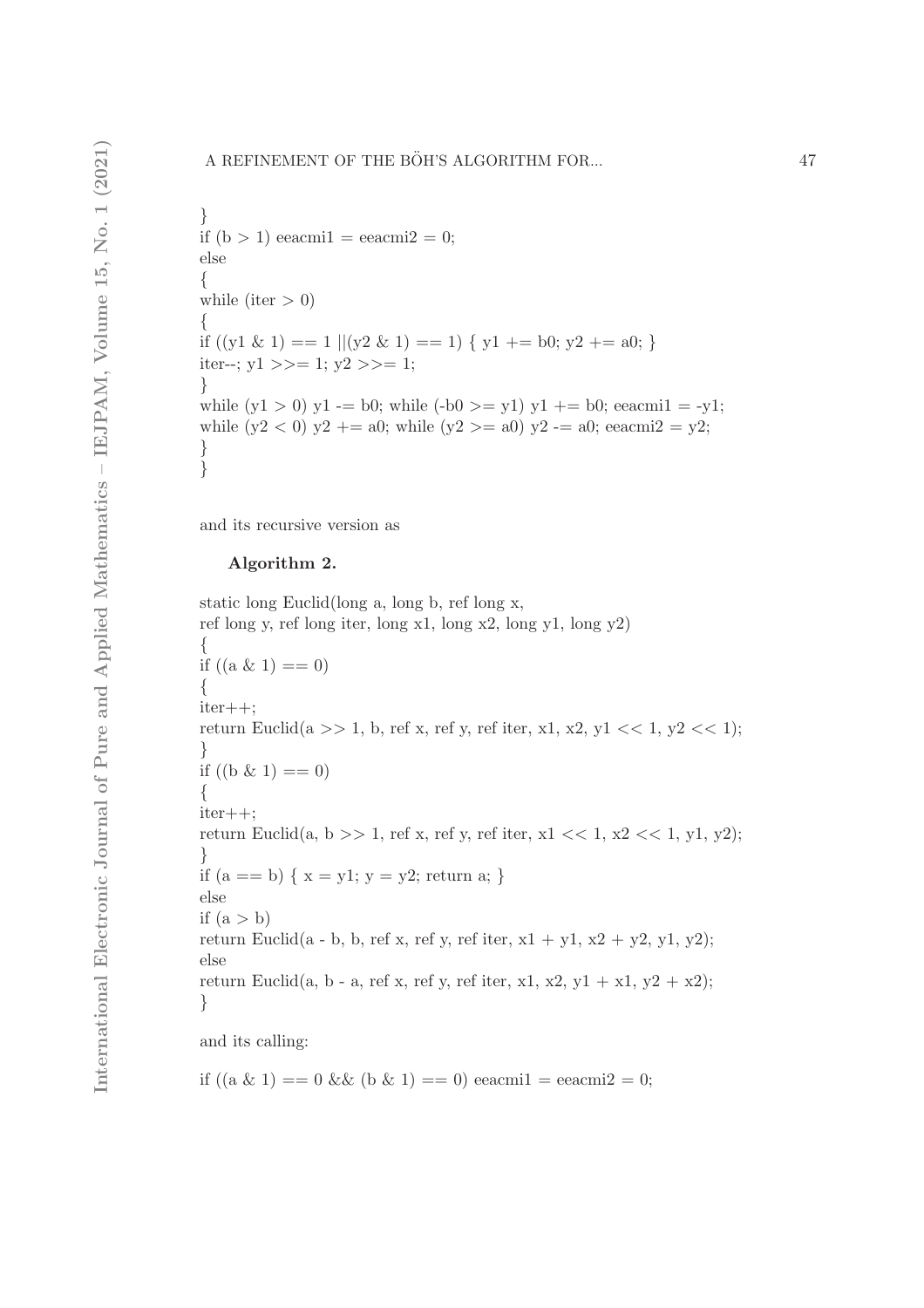```
else
{
iter = 0;x1 = 1; x2 = 0; y1 = 0; y2 = 1;
gcd = Euclid(a, b, ref x, ref y, ref iter, x1, x2, y1, y2);if (\text{gcd} > 1) eeacmi1 = \text{eecami} = 0;
else
{
while (iter > 0)
{
if ((x \& 1) == 1 || (y \& 1) == 1) { x += b; y += a; }x \gg = 1; y \gg = 1; iter--;
}
while (x > 0) x -= b; while (-b \ge x) x += b; eeacmil = -x;
while (y < 0) y += a; while (y >= a) y == a; eeacmi2 = y;
}
}
```
## Numerical Example.

Below is the source code of the main function, which we have used for our testing purposes:

long a, b, iter,  $d = 0$ , eeacmi1, eeacmi2,  $d1 = 0$ ,  $d2 = 0$ ; long gcd, b0, a0, x1, x2,  $x = 0$ ,  $y = 0$ ,  $y1$ ,  $y2$ ; int min, j, k; for (int i = 1; i < 100000001; i++) {  $a = i$ ; b = 200000002 - i; //here is placed the source code of every one of algorithm 1, //calling of recursive algorithm 2 //and optimized classical Stein's binary algorithm //from Introduction of the present paper  $d1$  += eeacmi1;  $d2$  += eeacmi2; } Console.WriteLine(d1); Console.WriteLine(d2);

CPU time results are:

CPU time of Algorithm 1 is: 47.285 seconds.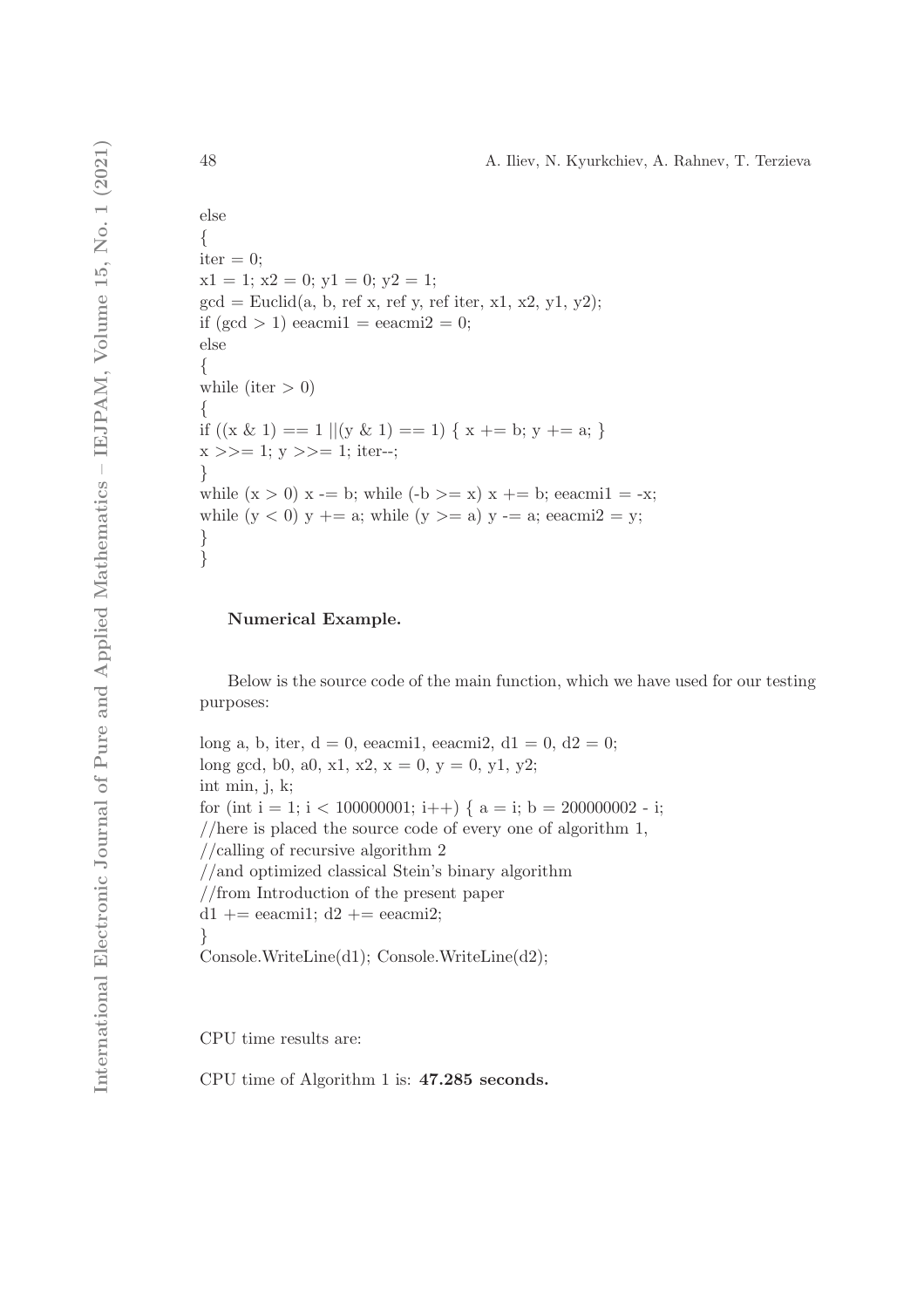CPU time of Algorithm 2 is: 107.739 seconds.

#### 3. Conclusion

Again we give an approach for betterment the numerical procedures, which are connected to the class of so called Euclidean algorithms.

#### Acknowledgements

This paper is supported by the National Scientific Program "Information and Communication Technologies for a Single Digital Market in Science, Education and Security (ICTinSES)", financed by the Ministry of Education and Science.

#### References

- [1] A. Akritas, A new method for computing polynomial greatest common divisors and polynomial remainder sequences, Numerische Mathematik, 52 (1988), 119– 127.
- [2] S. Enkov, Programming in Arduino Environment, University Press "Paisii Hilendarski", Plovdiv (2017). (in Bulgarian)
- [3] F. Chang, Factoring a Polynomial with Multiple-Roots, World Academy of Science, Engineering and Technology, **47** (2008), 492-495.
- [4] Th. Cormen, Ch. Leiserson, R. Rivest, Cl. Stein, *Introduction to Algorithms*, 3rd ed., The MIT Press, Cambridge (2009).
- [5] K. Garov, A. Rahnev, Textbook-notes on programming in BASIC for facultative training in mathematics for 9.–10. Grade of ESPU, Sofia (1986). (in Bulgarian)
- [6] A. Golev, Textbook on algorithms and programs in  $C#$ , University Press "Paisii Hilendarski", Plovdiv (2012). (in Bulgarian)
- [7] T. Terzieva, Introduction to web programming, University Press "Paisii Hilendarski", Plovdiv (2021), ISBN 978-619-202-623-3. (in Bulgarian)
- [8] T. Terzieva, *Development of algorithmic thinking in the Informatics Education*, University Press "Paisii Hilendarski", Plovdiv (2021), ISBN 978-619-202-622-6. (in Bulgarian)
- [9] T. Terzieva, Educational tools for teaching in digital environment, University Press "Paisii Hilendarski", Plovdiv (2021). (in Bulgarian)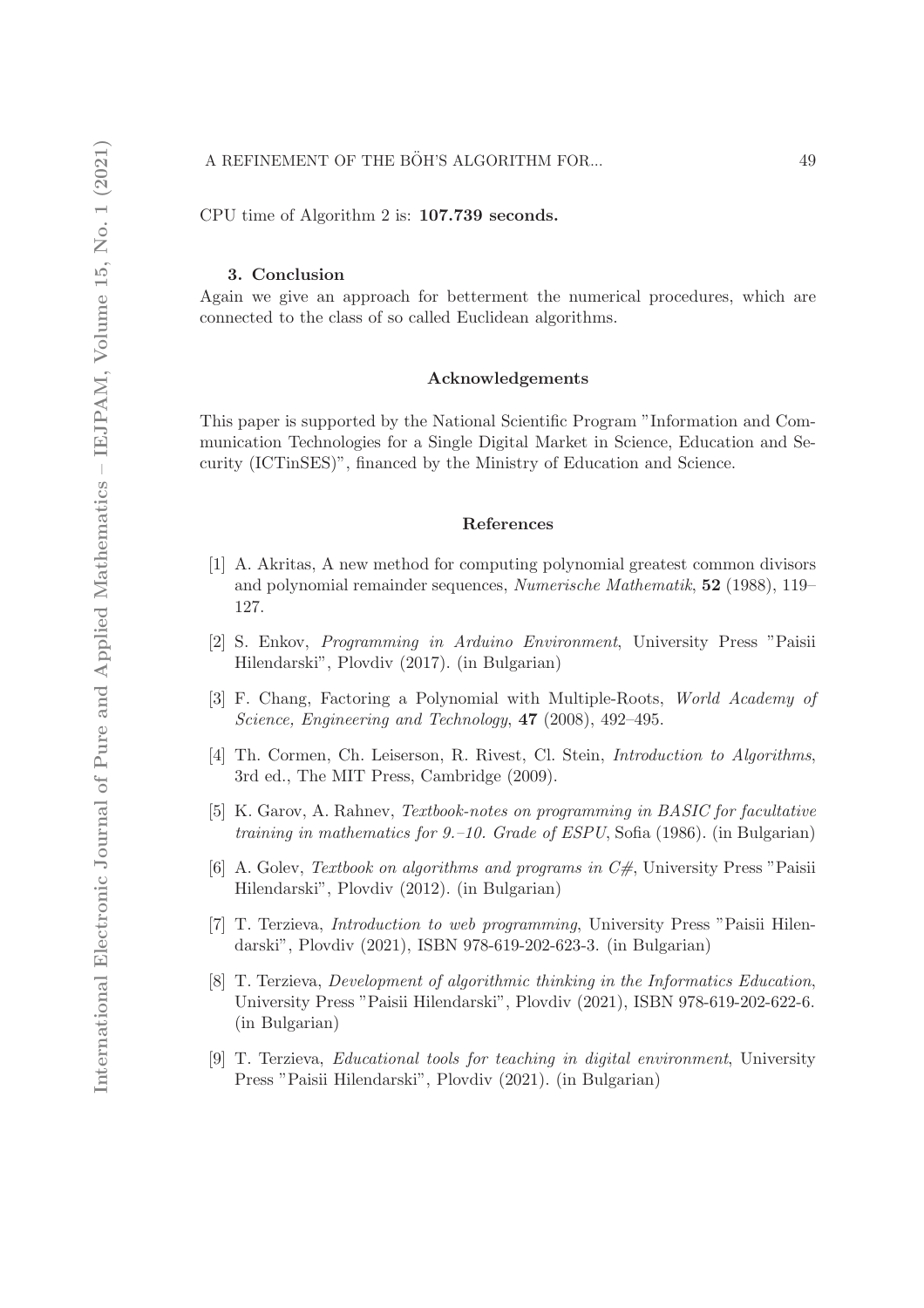- [10] A. Iliev, N. Kyurkchiev, A Note on Knuth's Implementation of Euclid's Greatest Common Divisor Algorithm, International Journal of Pure and Applied Mathematics, 117 (2017), 603–608.
- [11] A. Iliev, N. Kyurkchiev, A. Golev, A Note on Knuth's Implementation of Extended Euclidean Greatest Common Divisor Algorithm, International Journal of Pure and Applied Mathematics, 118 (2018), 31–37.
- [12] A. Iliev, N. Kyurkchiev, A. Rahnev, A Note on Adaptation of the Knuth's Extended Euclidean Algorithm for Computing Multiplicative Inverse, International Journal of Pure and Applied Mathematics, 118 (2018), 281–290.
- [13] A. Iliev, N. Kyurkchiev, A Note on Euclidean and Extended Euclidean Algorithms for Greatest Common Divisor for Polynomials, International Journal of Pure and Applied Mathematics, 118 (2018), 713–721.
- [14] A. Iliev, N. Kyurkchiev, A Note on Least Absolute Remainder Euclidean Algorithm for Greatest Common Divisor, International Journal of Scientific Engineering and Applied Science, 4 No. 3 (2018), 31–34.
- [15] A. Iliev, N. Kyurkchiev, A Note on Knuth's Algorithm for Computing Extended Greatest Common Divisor using SGN Function, International Journal of Scientific Engineering and Applied Science, 4 No. 3 (2018), 26–29.
- [16] A. Iliev, N. Kyurkchiev, New Trends in Practical Algorithms: Some Computational and Approximation Aspects, LAP LAMBERT Academic Publishing, Beau Bassin (2018).
- [17] A. Iliev, N. Kyurkchiev, 80th Anniversary of the birth of Prof. Donald Knuth, Biomath Communications, 5 (2018), 7 pp.
- [18] A. Iliev, N. Kyurkchiev, New Realization of the Euclidean Algorithm, Collection of scientific works of Eleventh National Conference with International Participation Education and Research in the Information Society, Plovdiv, ADIS, June 1–2, (2018), 180–185. (in Bulgarian)
- [19] A. Iliev, N. Kyurkchiev, New Organizing of the Euclid's Algorithm and one of its Applications to the Continued Fractions, Collection of scientific works from conference "Mathematics. Informatics. Information Technologies. Application in Education", Pamporovo, Bulgaria, 10–12 October 2018, (2019), 199–207.
- [20] A. Iliev, N. Kyurkchiev, The faster Euclidean algorithm, Collection of scientific works from conference, Pamporovo, Bulgaria, 28–30 November 2018, (2019), 15–20.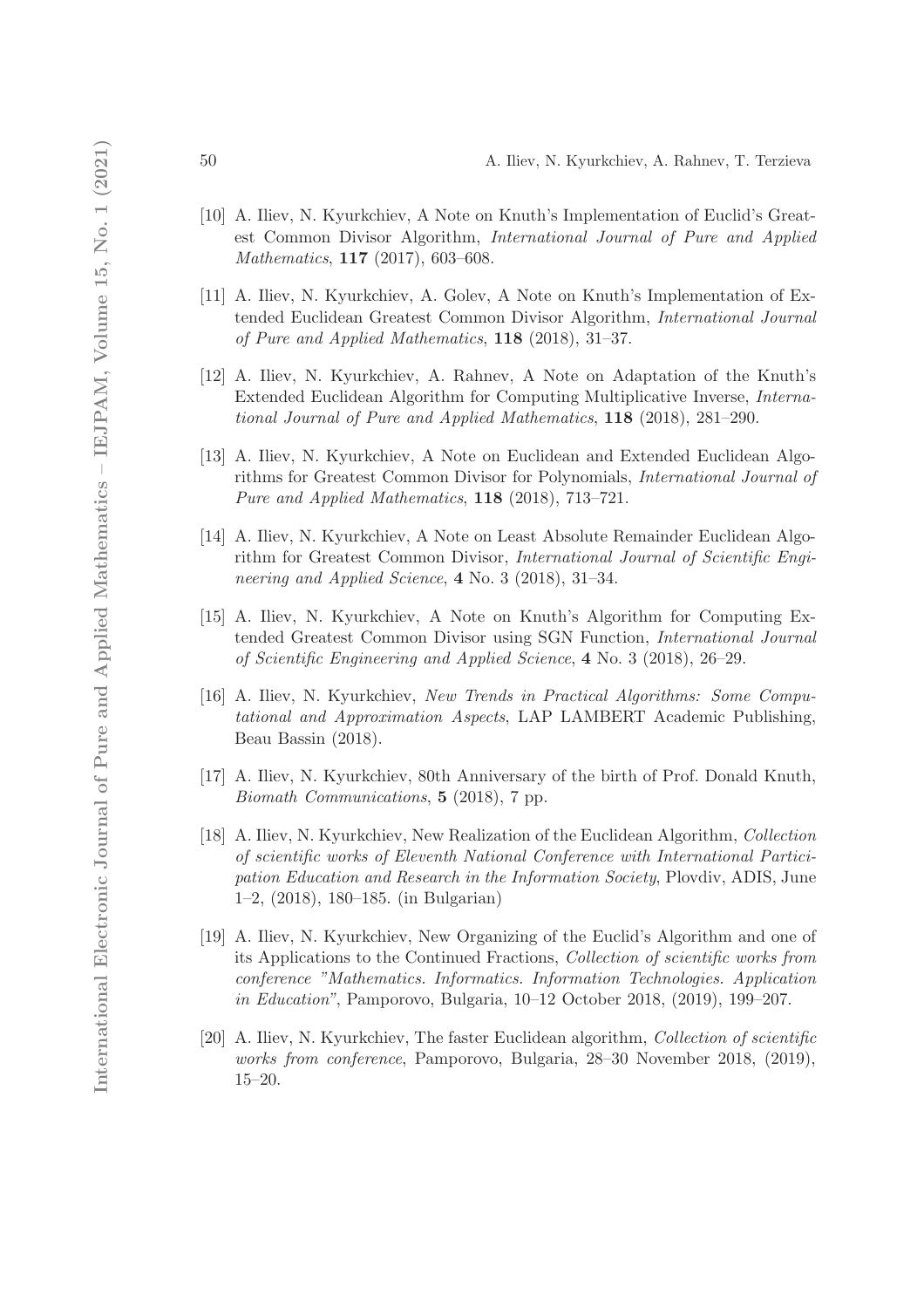#### A REFINEMENT OF THE BÖH'S ALGORITHM FOR...  $51$

- [21] A. Iliev, N. Kyurkchiev, The faster extended Euclidean algorithm, Collection of scientific works from conference, Pamporovo, Bulgaria, 28–30 November 2018, (2019), 21–26.
- [22] P. Kyurkchiev, V. Matanski, The faster Euclidean algorithm for computing polynomial multiplicative inverse, Collection of scientific works from conference, Pamporovo, Bulgaria, 28–30 November 2018, (2019), 43–48.
- [23] V. Matanski, P. Kyurkchiev, The faster Lehmer's greatest common divisor algorithm, Collection of scientific works from conference, Pamporovo, Bulgaria, 28–30 November 2018, (2019), 37–42.
- [24] A. Iliev, N. Kyurkchiev, A. Rahnev, A New Improvement Euclidean Algorithm for Greatest Common Divisor. I, Neural, Parallel, and Scientific Computations, 26 No. 3 (2018), 355–362.
- [25] A. Iliev, N. Kyurkchiev, A. Rahnev, A New Improvement of Harris–Stein Modification of Euclidean Algorithm for Greatest Common Divisor. II, International Journal of Pure and Applied Mathematics, 120 No. 3 (2018), 379–388.
- [26] A. Iliev, N. Kyurkchiev, A. Rahnev, A New Improvement of Least Absolute Remainder Algorithm for Greatest Common Divisor. III, Neural, Parallel, and Scientific Computations, 27 No. 1 (2019), 1-9.
- [27] A. Iliev, N. Kyurkchiev, A. Rahnev, A New Improvement of Tembhurne–Sathe Modification of Euclidean Algorithm for Greatest Common Divisor. IV, Dynamic Systems and Applications, 28 No. 1 (2019), 143-152.
- [28] A. Iliev, N. Kyurkchiev, A. Rahnev, Nontrivial Practical Algorithms: Part 2, LAP LAMBERT Academic Publishing, Beau Bassin (2019).
- [29] A. Iliev, N. Valchanov, T. Terzieva, Generalization and Optimization of Some Algorithms, Collection of scientific works of National Conference "Education in Information Society", Plovdiv, ADIS, 12–13 May 2009, (2009), 52–58. (in Bulgarian)
- [30] H. Gyulyustan, A Note on Euclidean Sequencing Algorithm, Proceedings of the Scientific Conference "Innovative ICT for Digital Research Area in Mathematics, Informatics and Pedagogy of Education", Pamporovo, 7–8 November 2019, Plovdiv University Press, (2020), 57–64.
- [31] A. Iliev, N. Kyurkchiev, A. Rahnev, New Algorithm for Finding Greatest Common Divisor, Neural, Parallel, and Scientific Computations, 28 No. 1 (2020), 69–74.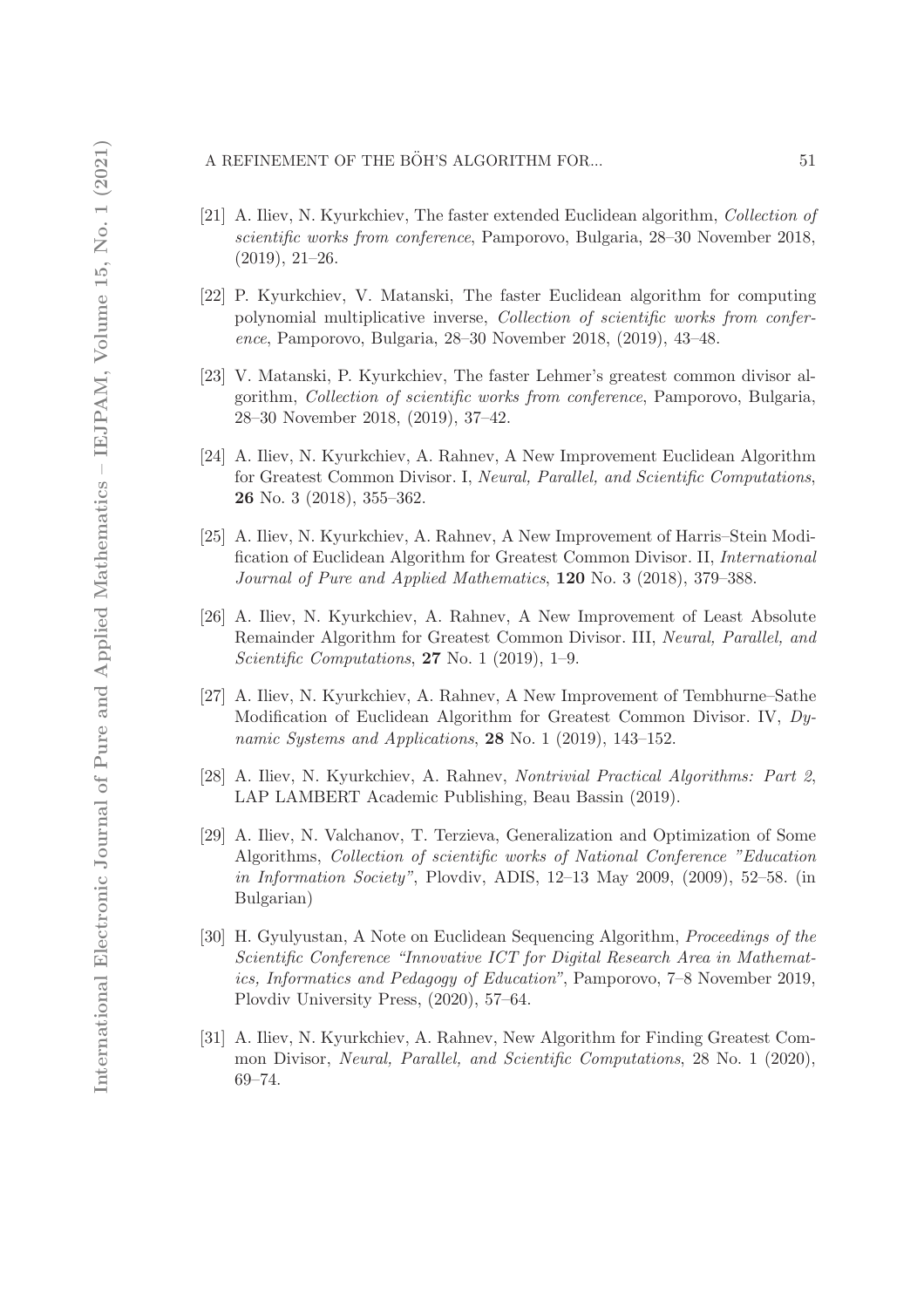- [32] A. Iliev, N. Kyurkchiev, A. Rahnev, A New Improvement of Stein's Binary Algorithm for Finding Greatest Common Divisor, Neural, Parallel, and Scientific Computations, 28 No. 1 (2020), 75–80.
- [33] A. Iliev, N. Kyurkchiev, A. Rahnev, New Algorithms for Finding Modular Multiplicative Inverse, Neural, Parallel, and Scientific Computations, 28 No. 1 (2020), 81–88.
- [34] A. Iliev, N. Kyurkchiev, A. Rahnev, New Extended Algorithm for Finding Greatest Common Divisor, Neural, Parallel, and Scientific Computations, 28 No. 1 (2020), 89–95.
- [35] A. Iliev, N. Kyurkchiev, A. Rahnev, A New Improvement of Modular Multiplicative Inverse Binary Algorithm, International Electronic Journal of Pure and Applied Mathematics, 14 No. 1 (2020), 37–44.
- [36] A. Iliev, N. Kyurkchiev, A. Rahnev, Recursive Extended Stein's Binary Algorithm, International Electronic Journal of Pure and Applied Mathematics, 14 No. 1 (2020), 31–36.
- [37] A. Iliev, N. Kyurkchiev, A. Rahnev, A new improvement of Jacobi symbol algorithm, International Electronic Journal of Pure and Applied Mathematics, 15 No. 1 (2020), 13–22.
- [38] A. Iliev, N. Kyurkchiev, A. Rahnev, A new improvement of Jacobi symbol binary algorithm, International Electronic Journal of Pure and Applied Mathematics, 15 No. 1 (2020), 1–11.
- [39] A. Iliev, N. Kyurkchiev, A. Rahnev, Efficient Binary Algorithm for Kronecker Symbol, Communications in Applied Analysis, 25 No. 1 (2021), 11–21.
- [40] A. Iliev, N. Kyurkchiev, A. Rahnev, Efficient Algorithm for Kronecker Symbol, International Electronic Journal of Pure and Applied Mathematics, 15 No. 1 (2021), 23–30.
- [41] A. Iliev, N. Kyurkchiev, A. Rahnev, T. Terzieva, A Refinement of the Extended Euclidean Algorithm using SGN Function, (2021), preprint.
- [42] A. Iliev, N. Kyurkchiev, A. Rahnev, A Refinement of the Knuth's Extended Euclidean Algorithm for Computing Modular Multiplicative Inverse, (2021), Communications in Applied Analysis, 25 No. 1 (2021), 23–37.
- [43] A. Iliev, N. Kyurkchiev, A. Rahnev, A Refinement of the Extended Euclidean Algorithm, (2021), International Electronic Journal of Pure and Applied Mathematics, 15 No. 1 (2021), 33–44.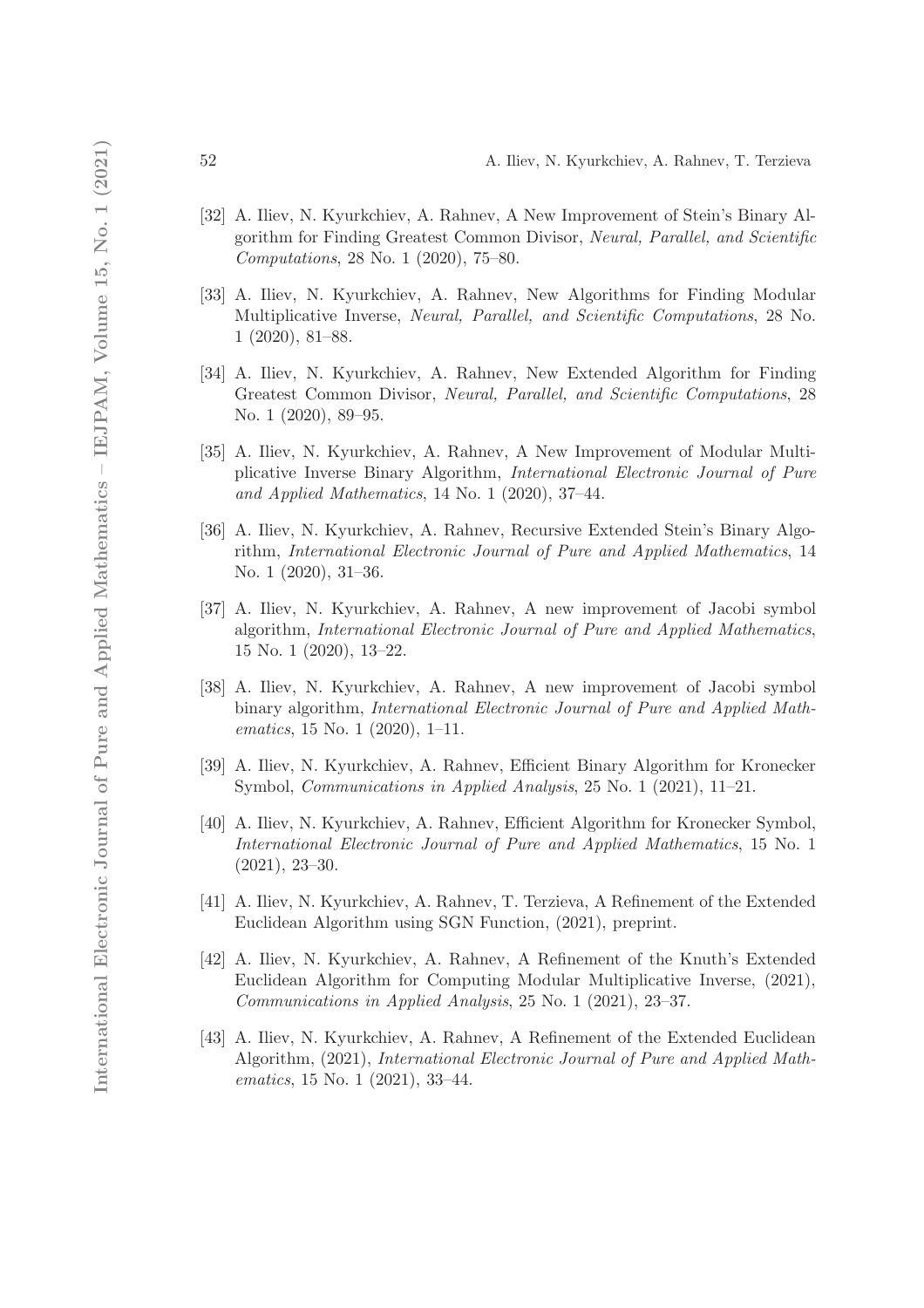#### A REFINEMENT OF THE BÖH'S ALGORITHM FOR...  $53$

- [44] A. Iliev, N. Kyurkchiev, A. Rahnev, A New Improvement of Extended Stein's Binary Algorithm, Proceedings of the Anniversary International Scientific Conference "Synergetics and Reflection in Mathematics Education", Pamporovo, 16–18 October 2020, Plovdiv University Press, (2020), 259–264.
- [45] D. Knuth, The Art of Computer Programming, Vol. 2, Seminumerical Algorithms, 3rd ed., Addison-Wesley, Boston (1998).
- [46] Hr. Krushkov, A. Iliev, Practical programming guide in Pascal, Parts I and II, Koala press, Plovdiv (2002). (in Bulgarian)
- [47] P. Nakov, P. Dobrikov, Programming=++Algorithms, 5th ed., Sofia (2015). (in Bulgarian)
- [48] A. Rahnev, K. Garov, O. Gavrailov, Textbook for extracurricular work using BASIC, MNP Press, Sofia (1985). (in Bulgarian)
- [49] A. Rahnev, K. Garov, O. Gavrailov, BASIC in examples and tasks, Government Press "Narodna prosveta", Sofia (1990). (in Bulgarian)
- [50] N. Kasakliev, C# Programming Guide, University Press "Paisii Hilendarski", Plovdiv (2016). (in Bulgarian)
- [51] A. Rahnev, N. Pavlov, N. Valchanov, T. Terzieva, Object Oriented Programming, Lightning Source UK Ltd., London (2014).
- [52] A. Menezes, P. Oorschot, S. Vanstone, Handbook of Applied Cryptography, 5th ed., CRC Press LLC, New York (2001).
- [53] D. Rachmawati, M. Budiman, On Using The First Variant of Dependent RSA Encryption Scheme to Secure Text: A Tutorial, J. Phys.: Conf. Ser., (2020), 1542 012024.
- [54] J. A. Erho, J. I. Consul, B. R. Japheth, Juggling Versus Three-Way-Reversal Sequence Rotation Performance Across Four Data Types, International Journal of Scientific Research in Computer Science and Engineering, 7 No. 6 (2019), 10–18.
- [55] J. L. Butar-butar, F. Sinuhaji, Faktorisasi Polinomial Square-Free dan bukan Square-Free atas Lapangan Hingga Zp, Jurnal Teori dan Aplikasi Matematika, 3 No. 2 (2019), 132–142.
- [56] L. Akcay, B. Ors, Comparison of RISC-V and transport triggered architectures for a post-quantum cryptography application, Turk J Elec Eng  $\mathcal C$  Comp Sci, 29, (2021), 321–333.